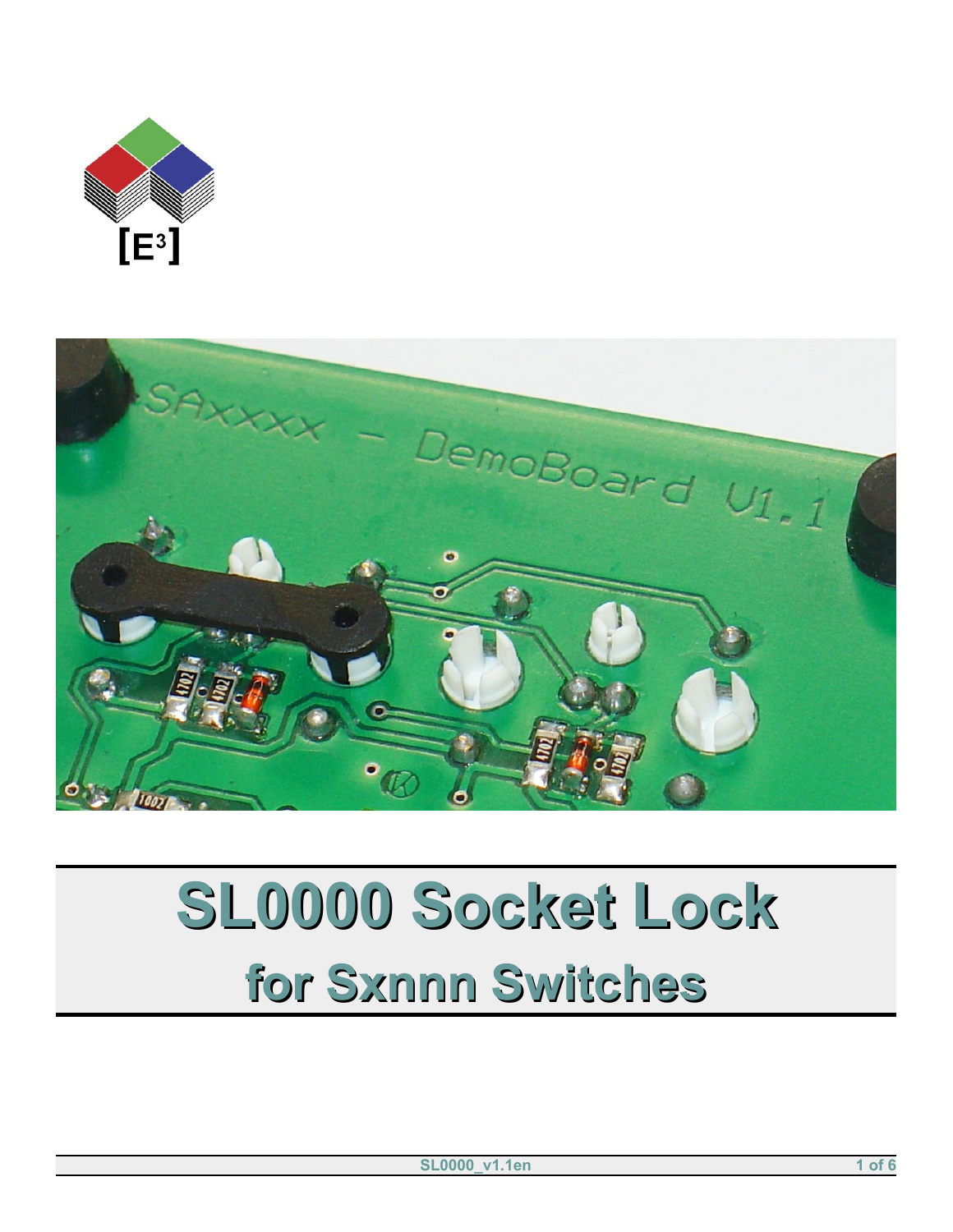## **TABLE OF CONTENTS**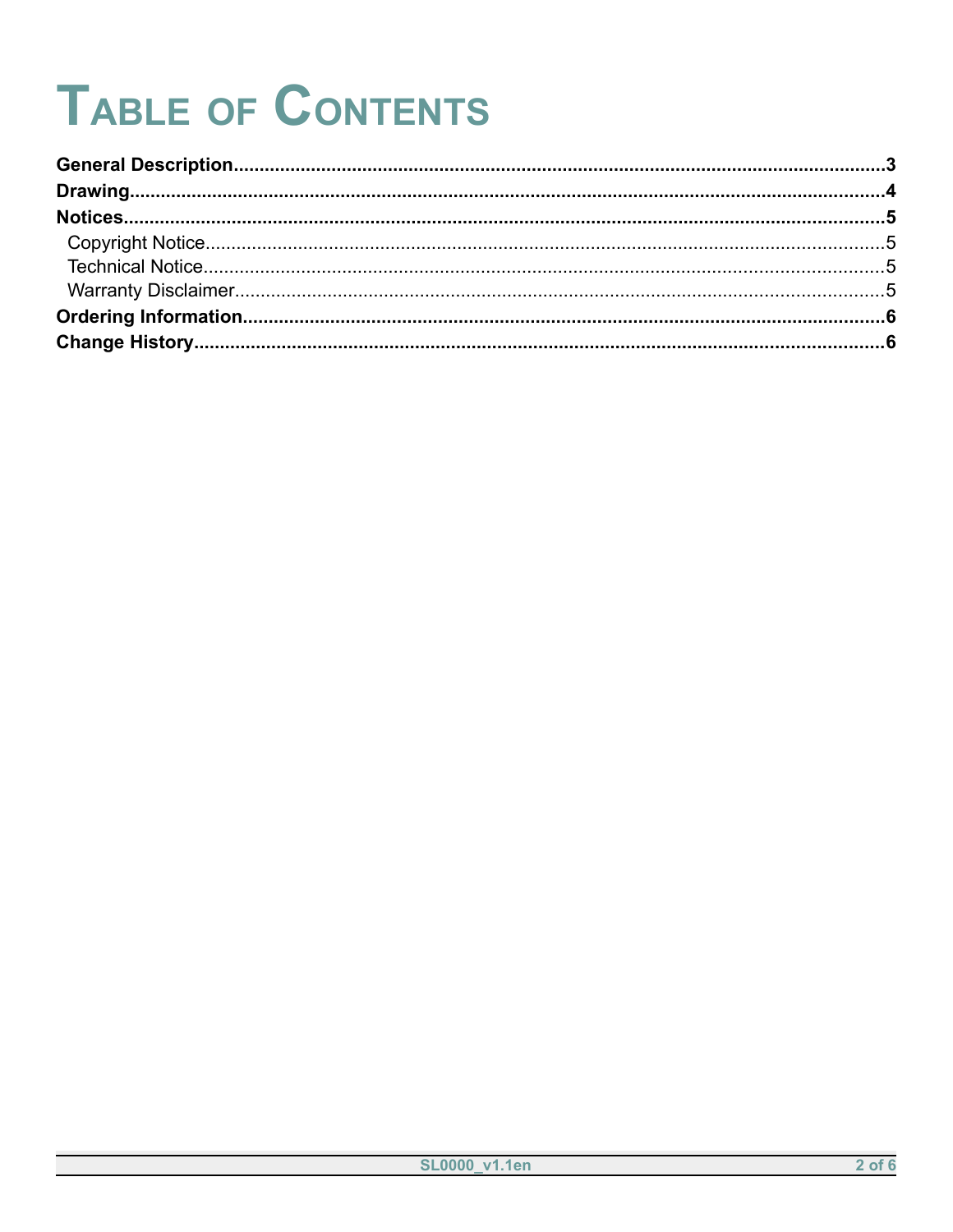## <span id="page-2-0"></span>**GENERAL DESCRIPTION**

SL0000 socket locks secure the Sxnnnn switches from  $[**E**<sup>3</sup>]$  in the circuit board when used in combination with the SP0000 socket pin receptacles.



SP0000 socket pins in circuit board (center) with installed switch (left) and underside of uninstalled switch (right)

Switches are secured in the high precision sockets with spring tension (see above). Switches that have been installed in the socket pins can still be removed from the front. To prevent this, the switches can be secured in the socket pin receptacles with SL0000 socket locks (see below).



The SL0000 socket lock (left) fit into the prongs of the Sxnnn switches.

The prongs of the Sxnnn switches are designed to fit 1.6mm and 2.0mm printed circuit boards. Once the SL0000 socket locks are inserted the switches can no longer be removed from the front. The socket locks must be removed first before the switches can be released from the PCB and socket pins.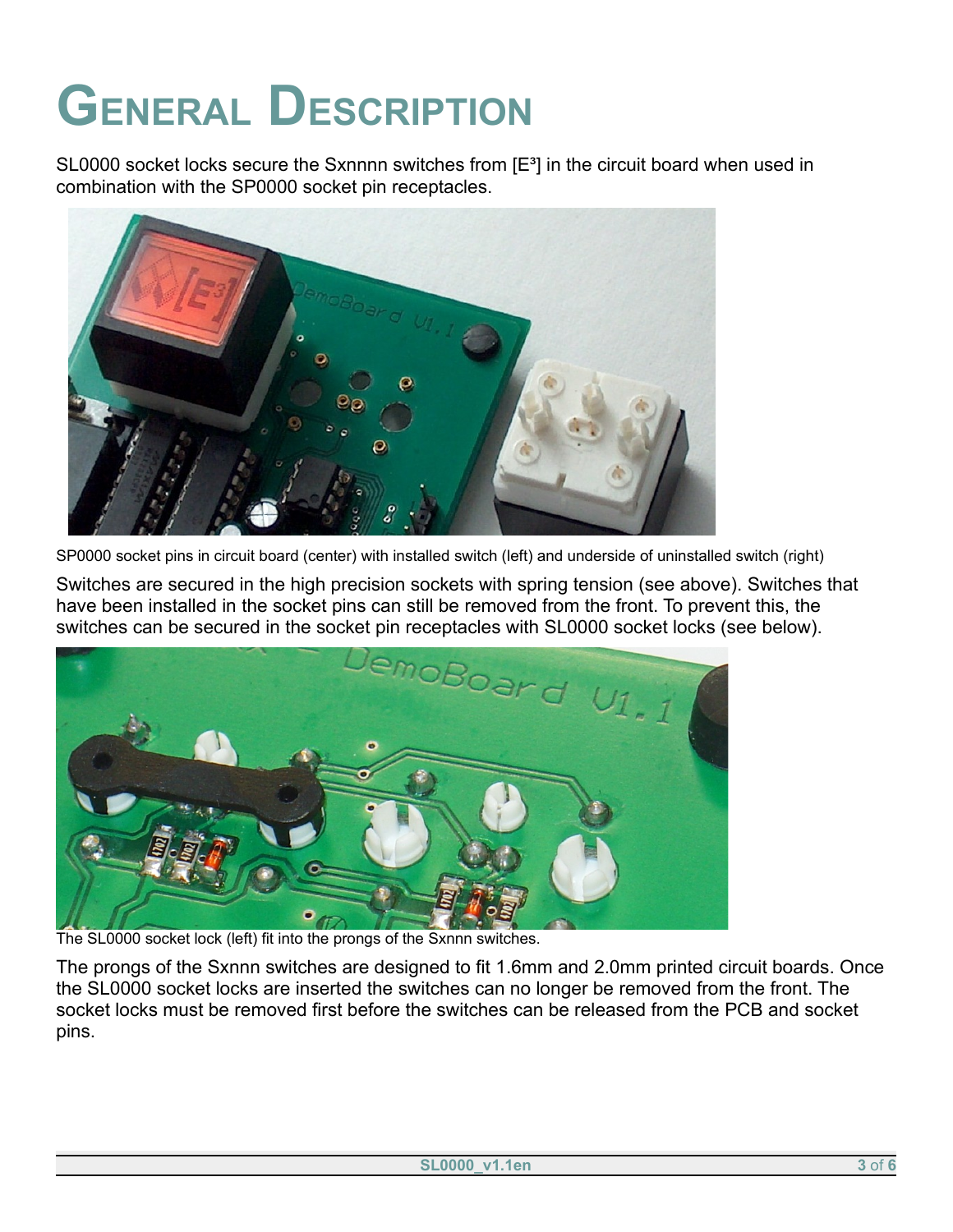<span id="page-3-0"></span>





CAD Drawings of SL0000 Socket Lock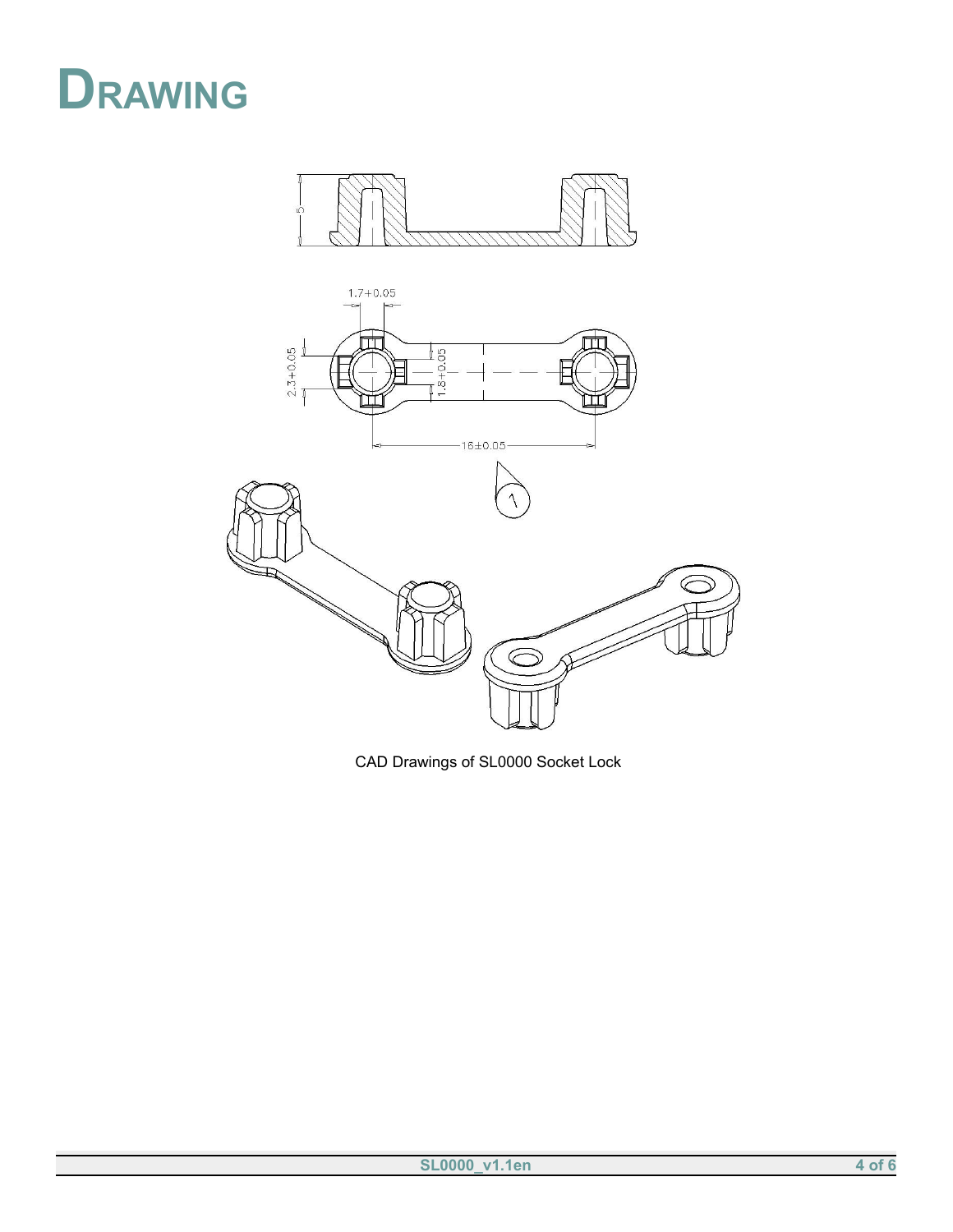### <span id="page-4-3"></span>**NOTICES**

#### <span id="page-4-2"></span>**Copyright Notice**

© 2011-22 Copyright [E³] Engstler Elektronik Entwicklung GmbH. All rights reserved.

*[E³], The Third Evolution*™ and *Legacy Mode*™ are trademarks of [E³]. *The Keys to Intelligence*™ is a trademark of I/O Universal Technologies, Inc. used with permission. All other trademarks are property of their respective owners.

No part of this publication may be copied, photocopied, reproduced, translated or reduced to any electronic medium or machine-readable form without the expressed written consent of [E<sup>3</sup>] Engstler Elektronik Entwicklung GmbH.

#### <span id="page-4-1"></span>**Technical Notice**

This datasheet is intended for technically qualified personnel trained in the field of electronics.

The knowledge of electronics and the technically correct implementation of the content of this datasheet are required for problem free installation, implementation and safe operation of the described product. Only qualified personnel have the required knowhow to implement the specifications given in this data sheet.

For clarity, not all details regarding the product or its implementation, installation, operation, or maintenance have been included. Should you require additional information or further assistance, please contact your local  $[E^3]$  distributor or  $[E^3]$ Engstler Elektronik Entwicklung GmbH at **[techsupport@e3-keys.com](mailto:techsupport@e3-keys.com)**. You may also visit our website at **[www.e3-keys.com](http://www.e3-keys.com/).**

#### <span id="page-4-0"></span>**Warranty Disclaimer**

[E<sup>3</sup>] ENGSTLER ELEKTRONIK ENTWICKLUNG GMBH grants no warranty with respect to this data sheet, neither explicit nor implied, and it is not liable for direct or indirect damages. Some states do not grant the exclusion of incidental or consequential damages and, therefore, this statement may not be valid in such cases.

This data sheet has been produced with all due care. However, since errors cannot be excluded, [E<sup>3</sup>] Engstler Elektronik Entwicklung GmbH does not grant any warranty or accept any legal responsibility or liability in any form for erroneous statements herein.